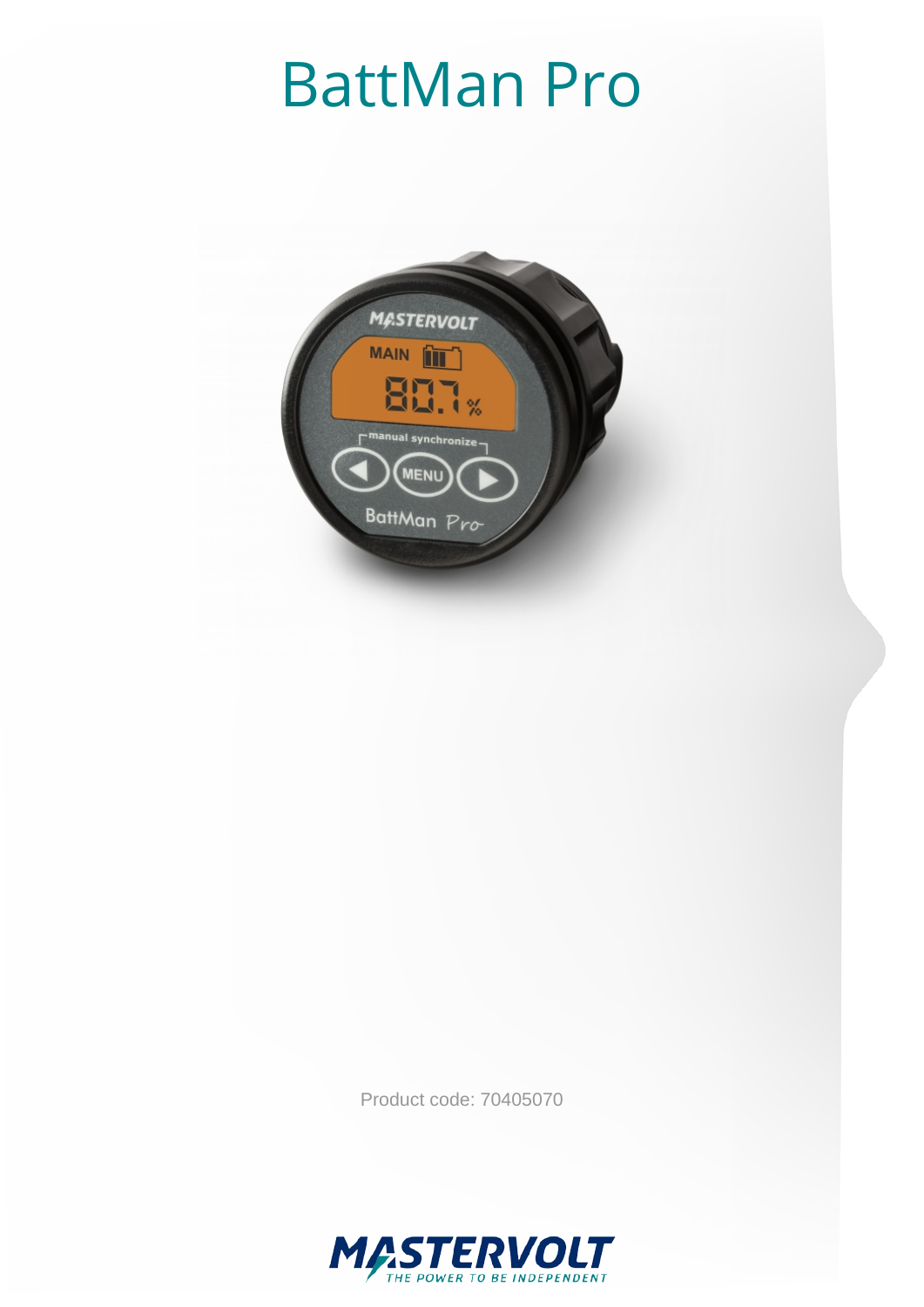Battery monitor, 12/24 V DC with large, splash proof display (IP65) and power bar. Displays remaining time and stores special battery status events.

An affordable battery monitor that does exactly that: providing critical information about the status of your battery bank under all circumstances. Moreover it will warn you when your battery bank is empty. Also displays the remaining time until your battery needs to be charged and stores special battery status events.